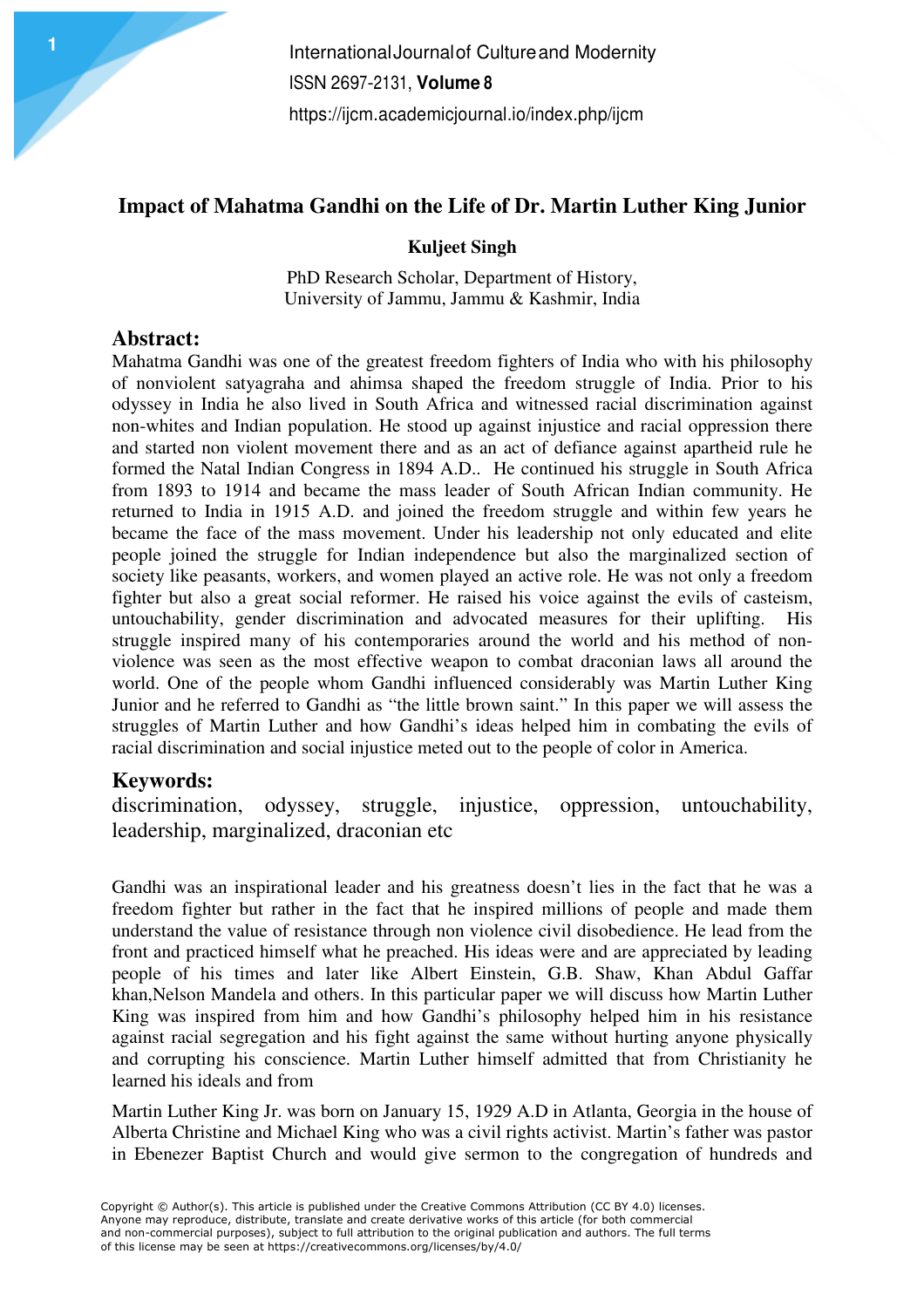# International Journal of Culture and Modernity ISSN 2697-2131, **Volume 8** https://ijcm.academicjournal.io/index.php/ijcm

thousands of Christian followers. In 1934 Michael was sent on a tour to different nations like Egypt, Rome, Jerusalem, Tunisia and finally Berlin where he was scheduled to meet for Baptist World Alliance. At that time Berlin was ruled by National Socialist Workers Party which was popularly known as Nazi party. There Martin witnessed the racial discrimination against Jews and there Baptist Alliance condemned racism of every type including antisemitism. He also visited the sites which were associated with Martin Luther, the protestant reformist of Germany, and he felt an inspiration within him imbibed from the struggles of Luther. On his return back home he changed his name to Martin Luther Senior and his son's to Martin Luther King Junior.

Martin Luther King Jr. is mostly remembered for standing up vociferously against Jim Crow Laws which were implemented in southern states of America and enforced racial segregation there and were achingly discriminatory in nature. In America the black citizens were living in very deplorable conditions and laws were not helping them either. The army of America was already segregated and even after the civil war of America, in which blacks fought alongside Union Army, their condition remained unaltered. President Woodrow Wilson who himself was from south and had more than once justified the racial discrimination discreetly had started segregation in federal workplaces. Jim crow laws mandated through constitutional means that blacks and whites were not on equal ranks and thereby dictated separation of whites and blacks and African Americans were casted out as second class citizens. Some of the etiquettes which were mentioned in those laws are here as under:

- $\triangleright$  A black person was not to sit on front seat if a white person is driving vehicle and in public transport they were supposed to sit on last seats.
- $\triangleright$  People of African-American heritage were not supposed to dine with whites in hotels, restaurants or public dining places. If supposedly there was any place which served both whites and blacks then there was a general rule that whites would have to be served first and there should definitely be some sort of partition between them so that it may not cause any sort of inconvenience to white customers.
- $\triangleright$  A black person was not supposed to offer his hand to white person for greeting as it would imply his socially equal status.
- $\triangleright$  Black people were not supposed to show any sort of disrespect to white folks and nor were they supposed to imply that white man was lying or is of or belongs to inferior class.
- $\triangleright$  Black people were not supposed to show affections towards each other in public places and they were also supposed not to laugh on white people.

Martin Luther certainly had gift of gab and during his doctoral studies in systematic theology at Boston University he impressed his peers with his wide range of knowledge and capability to articulate his thoughts meticulously. He became pastor at the age of 25 in 1954 at Montgomery, Alabama in the Dexter Avenue Baptist Church. Although he was a well known figure amidst his folks and hometown yet he came to prominence as a leader and civil rights activist post Montgomery Bus Incident in 1955. The rotten Jim Crow laws were at force back then and they regulated that blacks had to take back seats in public transports. On December 15, 1955, Rosa Parks, women of forty two years of age, violated those laws by sitting on one of the front seats and refusing to give that seat to a white person. She was subsequently arrested and this created a huge uproar among the colored populace of America and chaos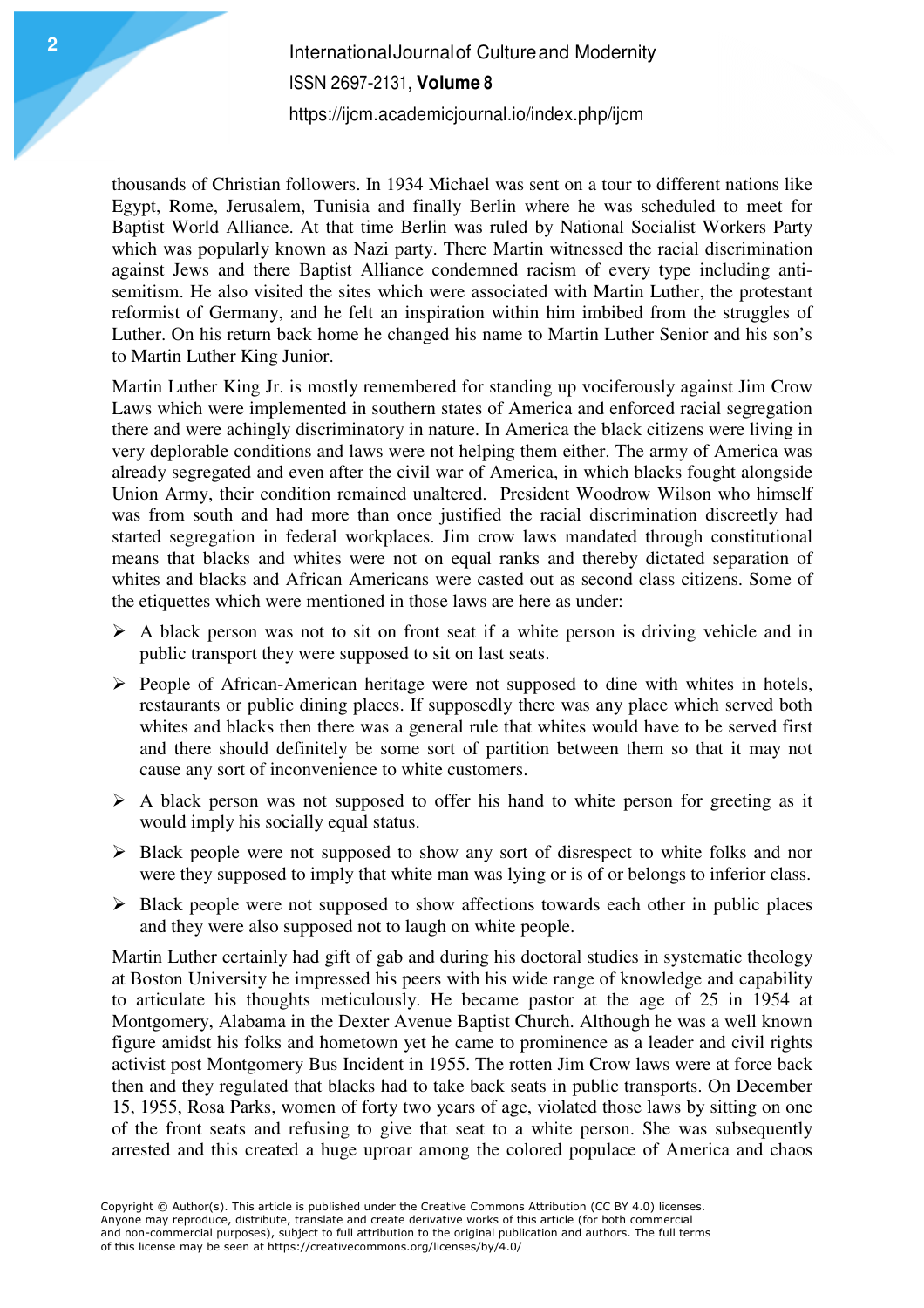erupted in Alabama. It was there that Martin Luther appeared on the scene and he took the burden of carrying this movement on his shoulders. This incident also helped black folks to organize on a wide scale in order to push back and fight against these reprehensible draconian laws and stereotypes. They started a movement which was termed as Montgomery Bus Boycott and Martin Luther King Jr. was appointed to lead this cause.

 The Montgomery Bus Boycott movement became a foundational mile stone in the history of America for civil rights movement and black folks refused to take bus services in there. The movement was effective as there was a considerable loss of riders to the transit system which eventually led to financial loss and economic distress. The response to this boycott by white folks was unpleasant and often times violent. They made white Citizens Council in response and they often identified boycotters and used to attack them violently. It was here that Martin Luther ignited in his followers a fire for struggle so that they could strive to attain their objective. He called on black folks to use non violent methods in order to combat violence. He preached them that by having vindictive mindset they would be falling into the traps laid by racists and if blacks resorted to violent methods they would merely be playing as pawns in the hands of white men which would have an adverse impact on movement. He even said to them that no matter what white folks do to them they must always love them as white people are also their brothers. He said to them that they must always spread love even to those who hate you. His constant preaching's and speeches had a huge impact on his supporters and they were ready to sweat in for a longer period. Martin was arrested and he had to spend a fortnight in jail. His house was bombed and he was forced to give up this movement but he never backed down from the task he was given with. The boycott which started under his leadership continued for 382 days and finally the federal district court declared in case Browder vs. Gayle, on June 5, 1956, that the segregation laws in Alabama were unconstitutional. The dissenters went to Supreme Court but unto no avail as the chief Court also upheld the ruling of district court on November 13, 1956.

After continuous struggle of black folks for 382 day under the leadership of Martin Luther, finally on December 20, 1956 the boycott was officially ended. This boycott and movement became a stepping stone in the life of Martin Luther to fight for the cause of his folks on various fronts and lead the struggle heads on. The movement gave him not only national but international recognition. He was made president of the Christian organization which was Southern Christian Leadership Conference and under his leadership the SCLC led many protests and boycotts wherever injustice was done on the people of color. In 1963 he was successful in organizing a march into the streets of Washington D.C. and there on the pedestals of Lincoln Memorial he gave the famous "I Have a Dream" speech. He used to organize protests in a non-violent way and the group discussed beforehand where they would protest and the tactics they would employ in these agitations. In 1964 he was awarded with Nobel Peace Prize for his arduous campaign to fight systematic racism prevalent in America and leading such nationwide protests through non violent methods.

Martin Luther Jr. was very much impressed and inspired by what happened in India under the stout leadership of Mahatma Gandhi. He was introduced to Gandhi when he was in Boston University and initially he wasn't that much into following the practice of non-violent methods. He was a preacher in the community of blacks and he witnessed violence there oftentimes. He learned the art of self defense and there are records which mention that he also used to have gun in his home for defense in case of any attack. He was asked to learn non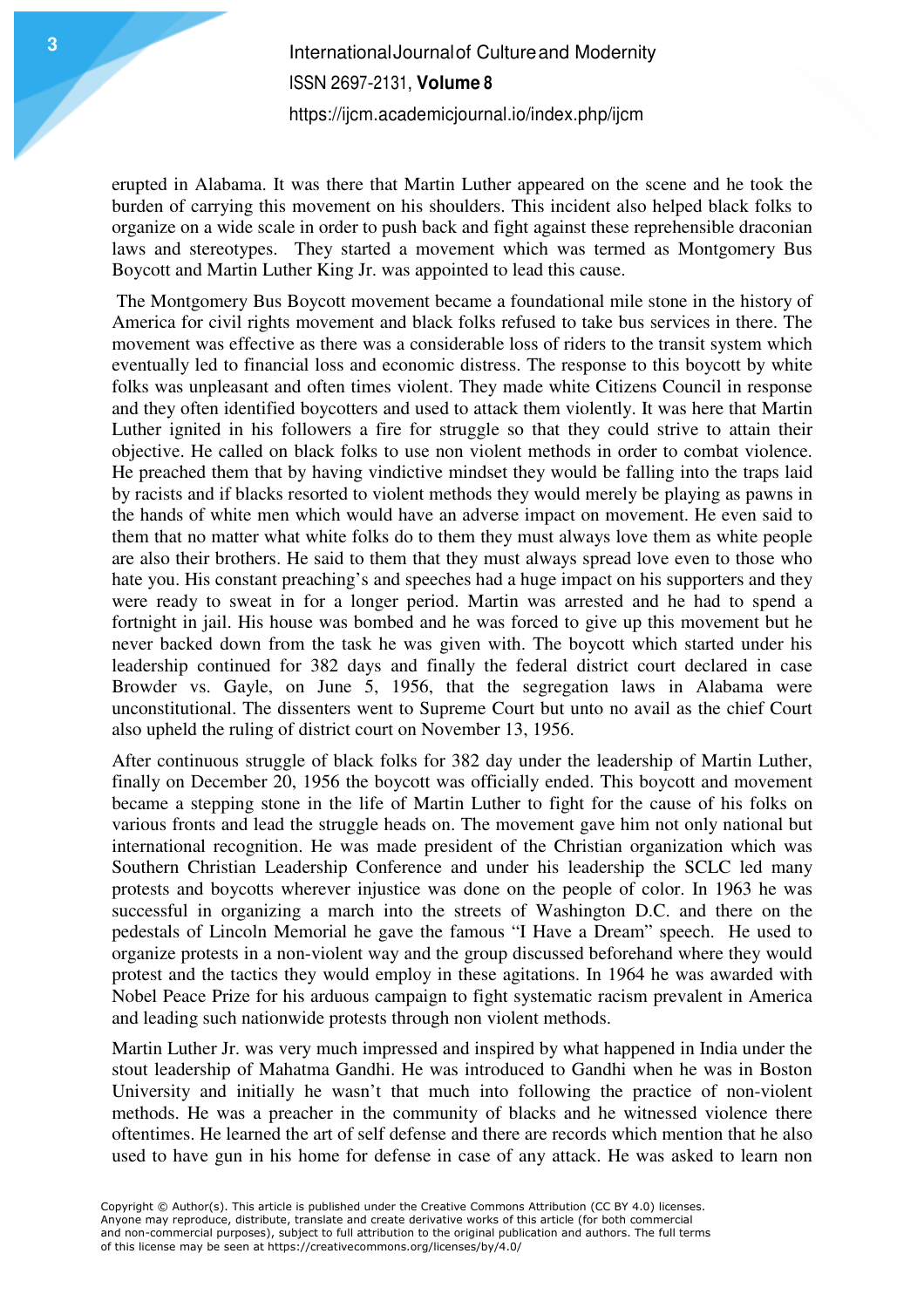violent methods from Gandhi by two civil rights activists who were Glenn Smiley and Harris Wofford. He had a regular advisory in the form of Bayarad Rustin who would advise him continuously on non violent methods. But it was the teachings of Gandhi which had profound impact on his mind and inspired him to lead mass protests and agitations sans violence.

When King Jr. learned about Gandhi and found out how this man who wore only a strap of white cloth on his body was able to inspire millions of people in India to raise the banner of revolt and was able to win freedom for his country and that too by employing the weapon of non-violence. King was a devout Christian firstly and he saw in Mahatma the spirit of Jesus Christ and called him as one of the sheep of Jesus Christ. He compared Mahatma with Jesus Christ and Abraham Lincoln and said that just like those two who gave their lives for the cause of truth and to heal the wounds of a divided nation, Gandhi also gave his life for the same cause. He was so much impressed by the life and teachings of Gandhi that he wanted to personally go to the land of India which bore such a great man like Gandhi. Finally he visited India on April 1959 with the help from funds collected by his friends, colleagues and peers.

His visit to India was received by huge audience and he was welcomed in the country by open hands. Upon his arrival he stated in a press conference that "To other countries I may go as a tourist but to India I come as a pilgrim." He also visited Rajghat to pay a visit to the Samadhi and knelt there to pay obeisance to the great man. He met with the then President and Prime Minister of India, Dr. S. Radhakrishnan and Jawahar Lal Nehru respectively as they were close associates of Gandhi. It was long after the death of Martin Luther that his wife Coretta King said that her husband, Martin, on that day said that it felt like he was meeting Thomas Jefferson, George Washington and James Madison collectively on a single day. During his itinerary in India Martin visited many of the friends and colleagues of Gandhi and asked them about their memories and they in turn blessed him to spread the Gandhian way of life and his teachings far abroad.

Martin Luther King was immensely motivated by his Indian visit and on his return to America he spoke about his experiences in India. The Gandhian method of non-violence and satyagraha, fight for the truth, found deep resonance in the struggle of his folks and he employed these tactics once again for fighting oppression and racism there. He said to his people to take inspiration from the struggle of Gandhi as he was a man who had no army of his own but yet he was able to liberate his country from the greatest empire of the world at that time and that too without even picking a stone. He said that the Gandhian method of love and non-violence are most lethal weapons to stand against tyrannical and oppressive regime. He deployed those methods successfully and became the symbol of nonviolent agitations all over America. The movement that he started in Montgomery spread like a wild fire and people of color used to travel a long distance in order to join King. By 1960's the methods employed by Martin were founding favor in deep south and hundreds and thousands of black students and folks started to protest and picketed dining houses and stores which were racially segregated. The black folks were also joined by liberal white activists who believed in racial equality and stood firmly with them. It was due to the strenuous efforts of Martin Luther King and millions of other people of color that Civil Rights Act of 1964 was passed. The act prohibited racial discrimination of any kind and dictated that no one would indulge in segregation in public places and equal opportunities would be offered in terms of employment and outlawed discrimination based on color, race, gender and nationality.